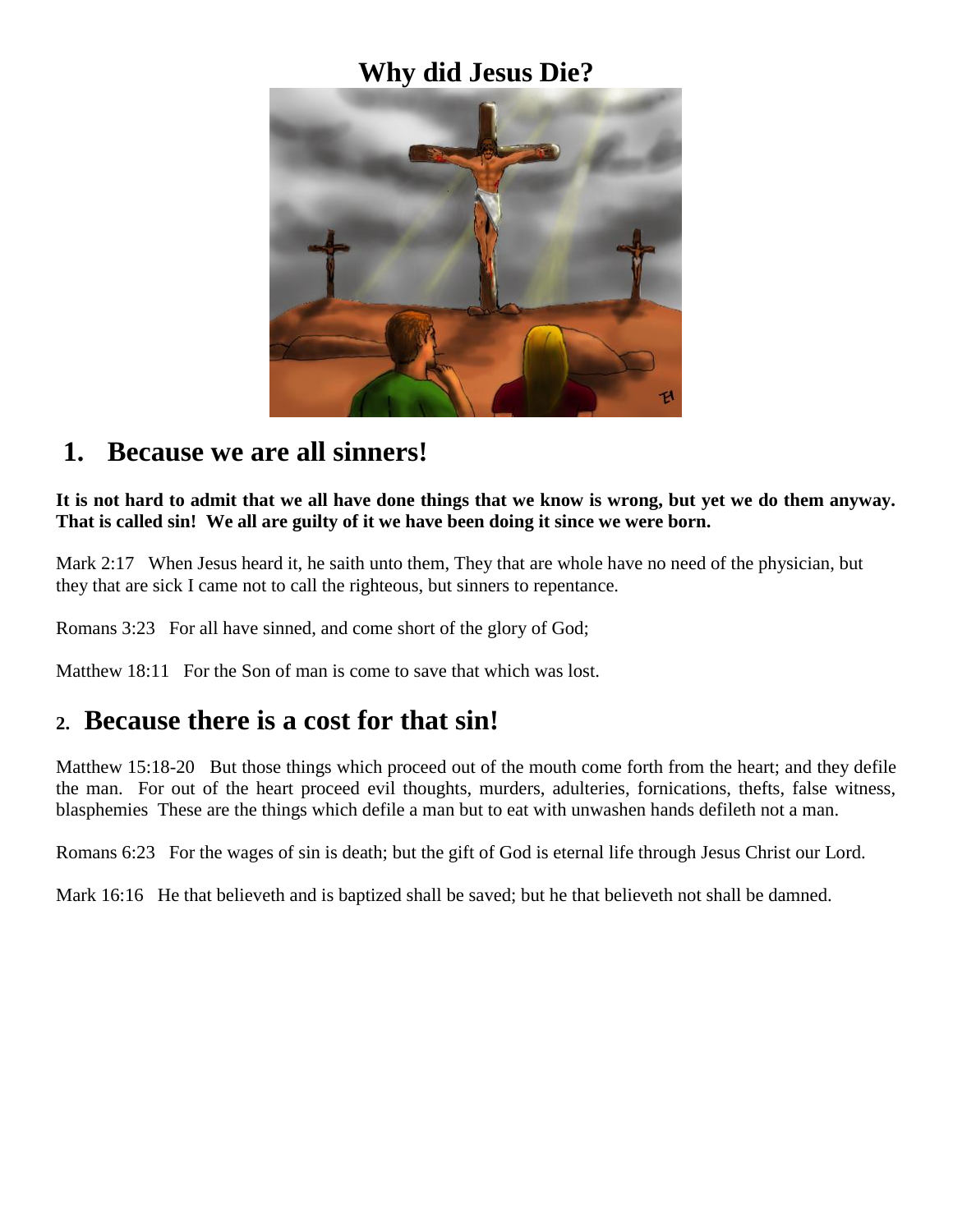

**There is a cost for that sin!**

# **3. Because Jesus died and paid for our sins on the cross!**

Matthew 1:21 And she shall bring forth a son, and thou shalt call his name JESUS for he shall save his people from their sins.

Romans 5:8 But God commendeth his love toward us, in that, while we were yet sinners, Christ died for us.

John 3:16 For God so loved the world, that he gave his only begotten Son, that whosoever believeth in him should not perish, but have everlasting life.

Matthew 18:11 For the Son of man is come to save that which was lost.

# **4. Salvation is a free gift, not by good works. You must take God's word for it, and trust Jesus alone!**

Salvation is trusting and receiving Jesus Christ as your Savior. It's trusting in the fact that Jesus Christ died on the cross of Calvary to pay for your sins! It's realizing there is absolutely nothing whatsoever you can do to save yourself and *completely* trusting in Jesus Christ to save you! It's not any church that saves. It's not any baptism, not good works, not sacraments, not repenting, not praying through, not living a good life — **IT'S NOT ANYTHING YOU CAN DO!**

Acts 4:12 Neither is there salvation in any other: for there is none other name under heaven given among men, whereby we must be saved.

Ephesians 2:8-9 For by grace are ye saved through faith; and that not of yourselves it is the gift of God Not of works, lest any man should boast.

Titus 3:5 Not by works of righteousness which we have done, but according to his mercy he saved us, by the washing of regeneration, and renewing of the Holy Ghost; Which he shed on us abundantly through Jesus Christ our Saviour;

# **5. We must put our faith and trust in Christ alone!**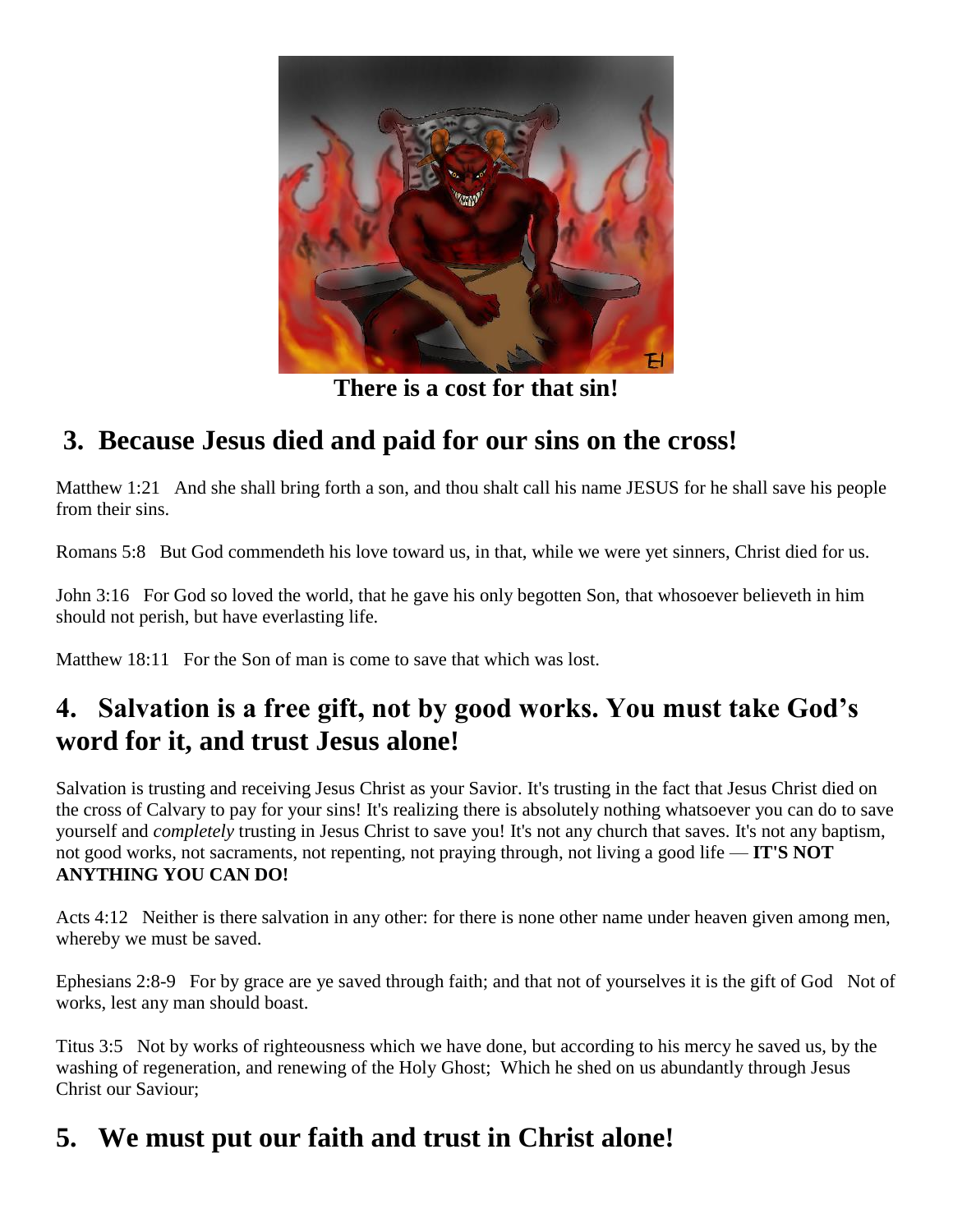Mark 9:23 Jesus said unto him, If thou canst believe, all things are possible to him that believeth.

Mark 1:15 And saying, The time is fulfilled, and the kingdom of God is at hand repent ye, and believe the gospel.

Mark 10:15 Verily I say unto you, Whosoever shall not receive the kingdom of God as a little child, he shall not enter therein.

Romans 10:9-10,13 That if thou shalt confess with thy mouth the Lord Jesus, and shalt believe in thine heart that God hath raised him from the dead, thou shalt be saved. For with the heart man believeth unto righteousness; and with the mouth confession is made unto salvation. For whosoever shall call upon the name of the Lord shall be saved.



**Put your faith in Christ alone!**

*If you want to accept Jesus Christ as your Savior and receive forgiveness from God, here is prayer you can pray. Saying this prayer or any other prayer will not save you. It is only trusting in Jesus Christ that can provide forgiveness of sins. This prayer is simply a way to express to God your faith in Him and thank Him for providing for your forgiveness.* 



**"Lord,**